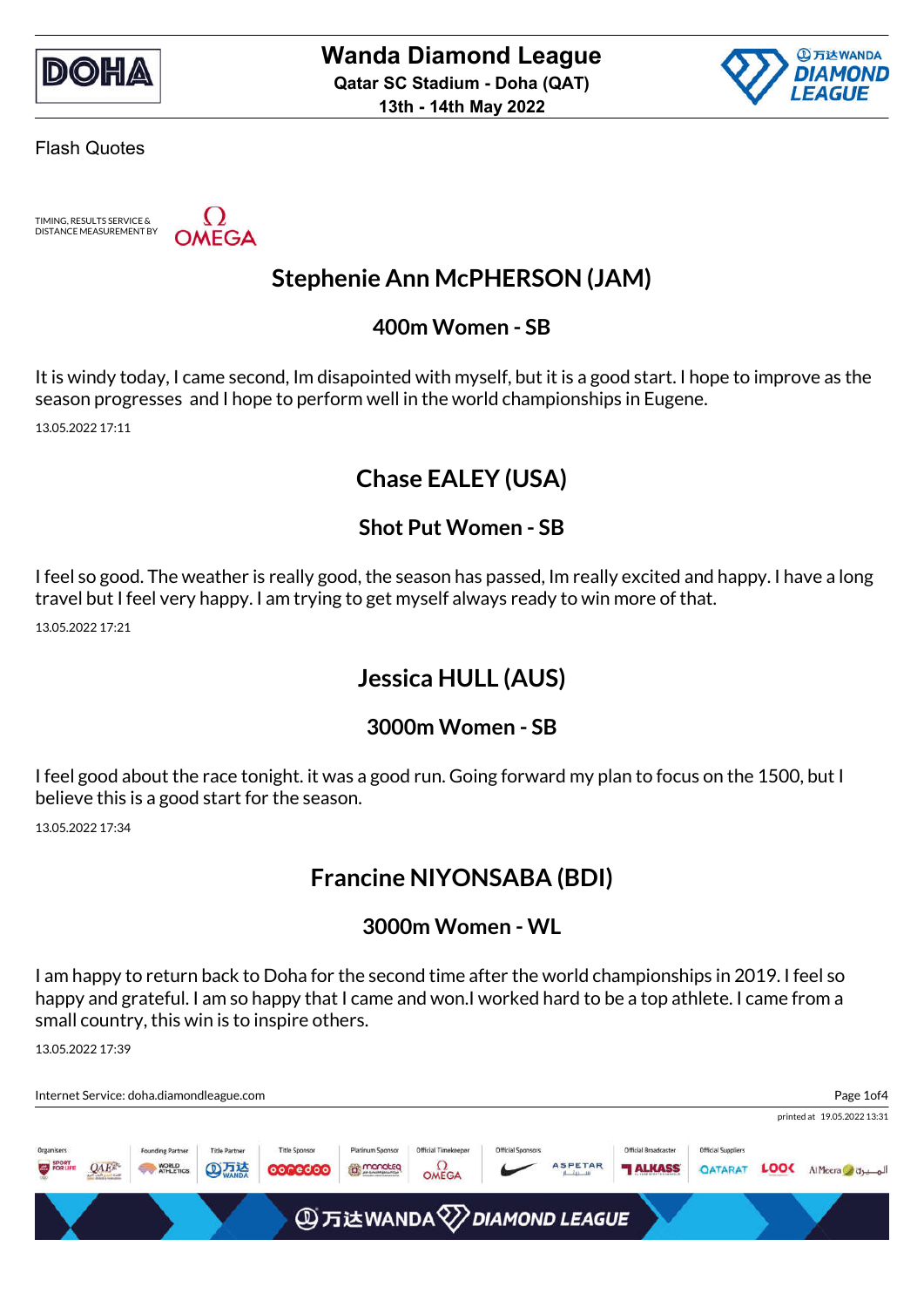



# **Alison dos SANTOS (BRA)**

#### **400m Hurdles Men - WL/MR**

This is my third time here in Qatar, I love the crowd, it gives me motivation. I feel proud, we prepared well and we started the season fast, and im always trying to improve and be better. My goals for the world championship is to work so hard and become faster.

13.05.2022 17:47

## **Noah KIBET (KEN)**

#### **800m Men - SB**

It feels so good to win, I didnt expect it. Special thanks to my manager for this opporutunity. Im so happy to see many kenyans here supporting me, and I look forward to the world championships in Eugene. 13.05.2022 17:59

# **Tobi AMUSAN (NGR)**

#### **100m Hurdles Women**

Regarding the world championship, I think it is better to focus on one goal at a time. I look forward to the world championship. I cant complain about my performance, overall I expected to excute my race as I was very close.

13.05.2022 18:11

# **Kendra HARRISON (USA)**

#### **100m Hurdles Women**

Races are very exciting, everzbody is fast, honestly we were so close. The crowd is awesome, after covid its good to plaz with the crowd here. The goal is to get gold, I just prepare for the events coming up, and I try to fix my stats to improve.

13.05.2022 18:17

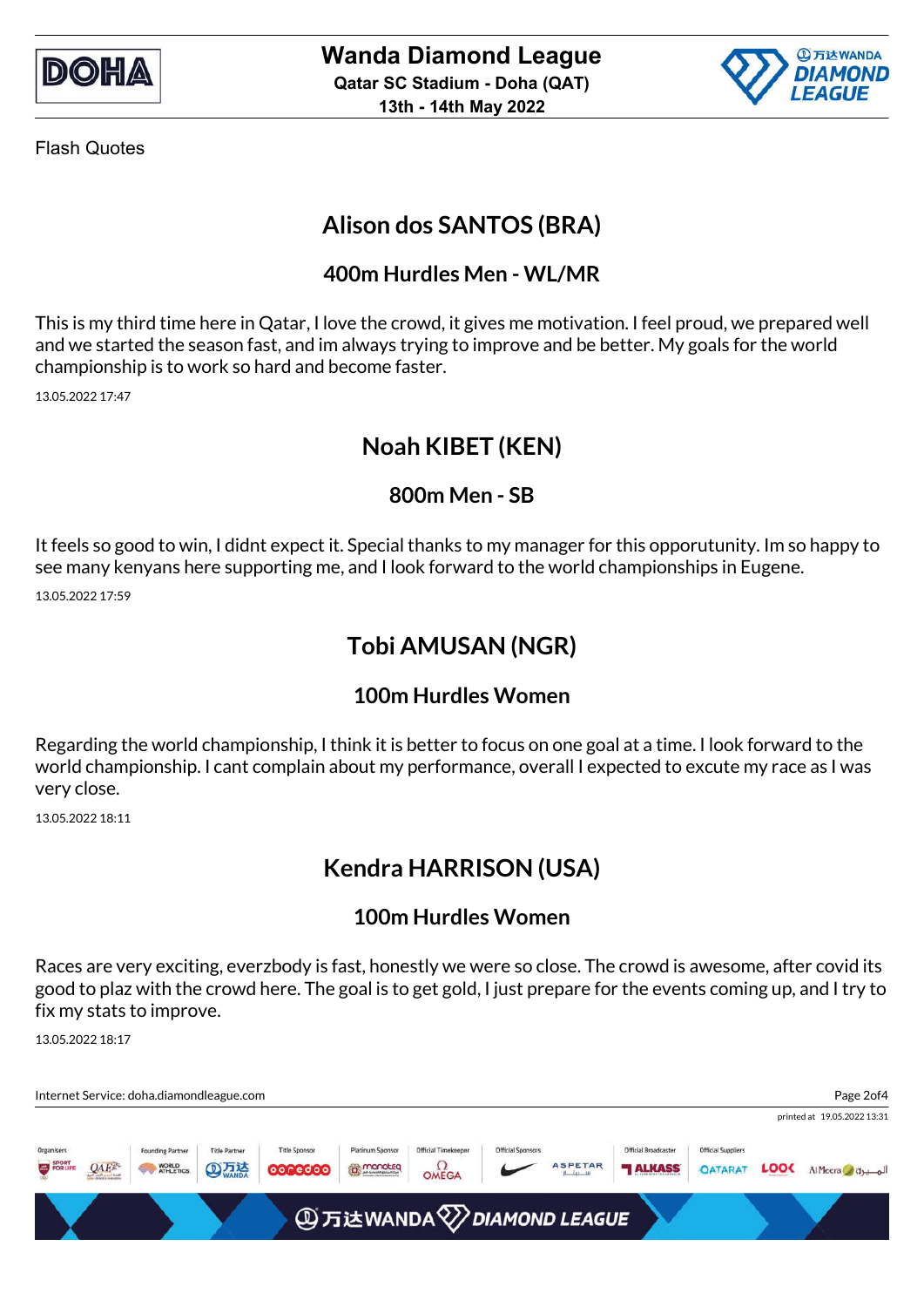



# **Andre de GRASSE (CAN)**

#### **200m Men**

Its windy here, but it was a good race. I feel that im getting back in shape. My goal for the world championship is to get a medal . Qatar is amazing with fans, its good to be back here. 13.05.2022 18:20

# **Noah LYLES (USA)**

#### **200m Men**

I perform better under pressure, the crowd makes me excited. Actually, I feel good and satisfied about my positiion right now. My plan for the world championship is to win, to always win.

13.05.2022 18:22

## **Timothy CHERUIYOT (KEN)**

#### **1500m Men - SB**

The race was good, this is my first race, Im expecting to improve year by year. 13.05.2022 18:35

# **Gabrielle THOMAS (USA)**

#### **200m Women - MR/SB**

I was nervous, but I feel great now. it is such a great feeling to play here with the crowd. It gives me good energy, it is beautful to be here in Doha.

13.05.2022 18:42